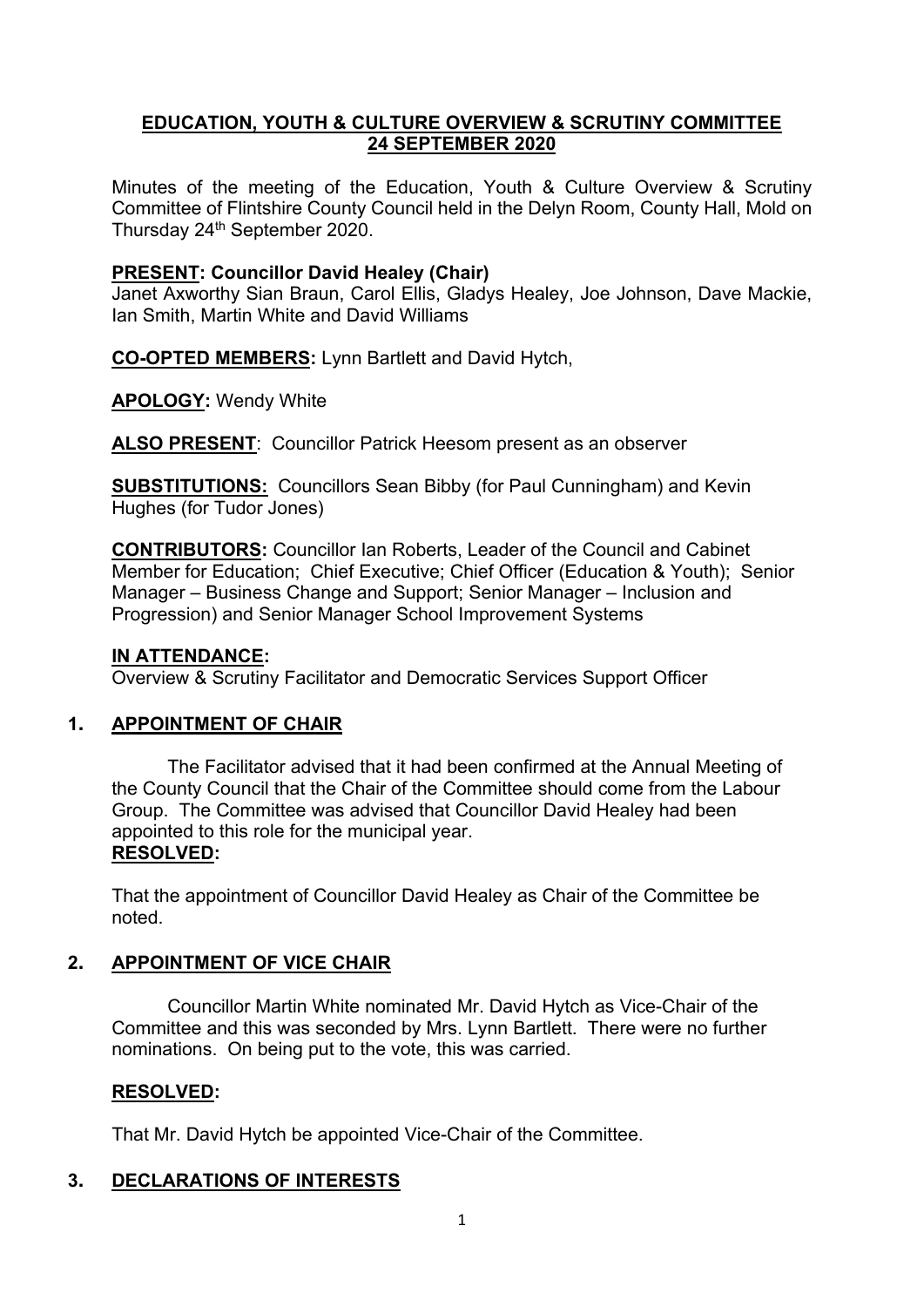None.

#### **4. MINUTES**

The minutes of the 30th January 2020 were received.

#### Matters arising

Page 3 - Mr David Hytch referred to his comment and asked that they be changed to read "Mr Hytch referred to the graph which he felt was open to misinterpretation"

Councillor Dave Mackie proposed that subject to the amendment listed above, the minutes be approved as a correct record and signed by the Chairman. The proposal was seconded by Councillor Gladys Healey.

## **RESOLVED:**

That, subject to the amendment listed above, the minutes be approved as a correct record and signed by the Chairman.

# **5. EMERGENCY SITUATION BRIEFING (Verbal)**

The Chief Executive explained that the current situation was fluid. He and his Chief Officer colleagues would be ensuring that Members received short up to date verbal briefings at the start of meetings. He also commented that it may yet be necessary to reinstate the situational briefings which had been delivered to members during the first six months of the emergency'.

The Chair praised the Chief Executive and Officers of the Council for their hard work in very challenging circumstances.

## **RESOLVED:**

That the verbal update be noted.

## **6. TERMS OF REFERENCE FOR THE COMMITTEE**

The Overview & Scrutiny Facilitator presented the report to receive the revised terms of reference for the Committee as agreed by Council. At the Council's Annual Meeting, Chairs had been appointed to the five Overview & Scrutiny committees within the new structure with amended terms of reference. Changes to the remit of this Committee included the addition of Libraries Culture and Heritage (including Archives and Museums), Leisure Services (including leisure and sports centres, swimming pools and recreational facilities), Theatr Clwyd and Aura (including Holywell Leisure Centre and Cambrian Aquatics).

The recommendation was moved by David Hytch and seconded by Councillor Martin White.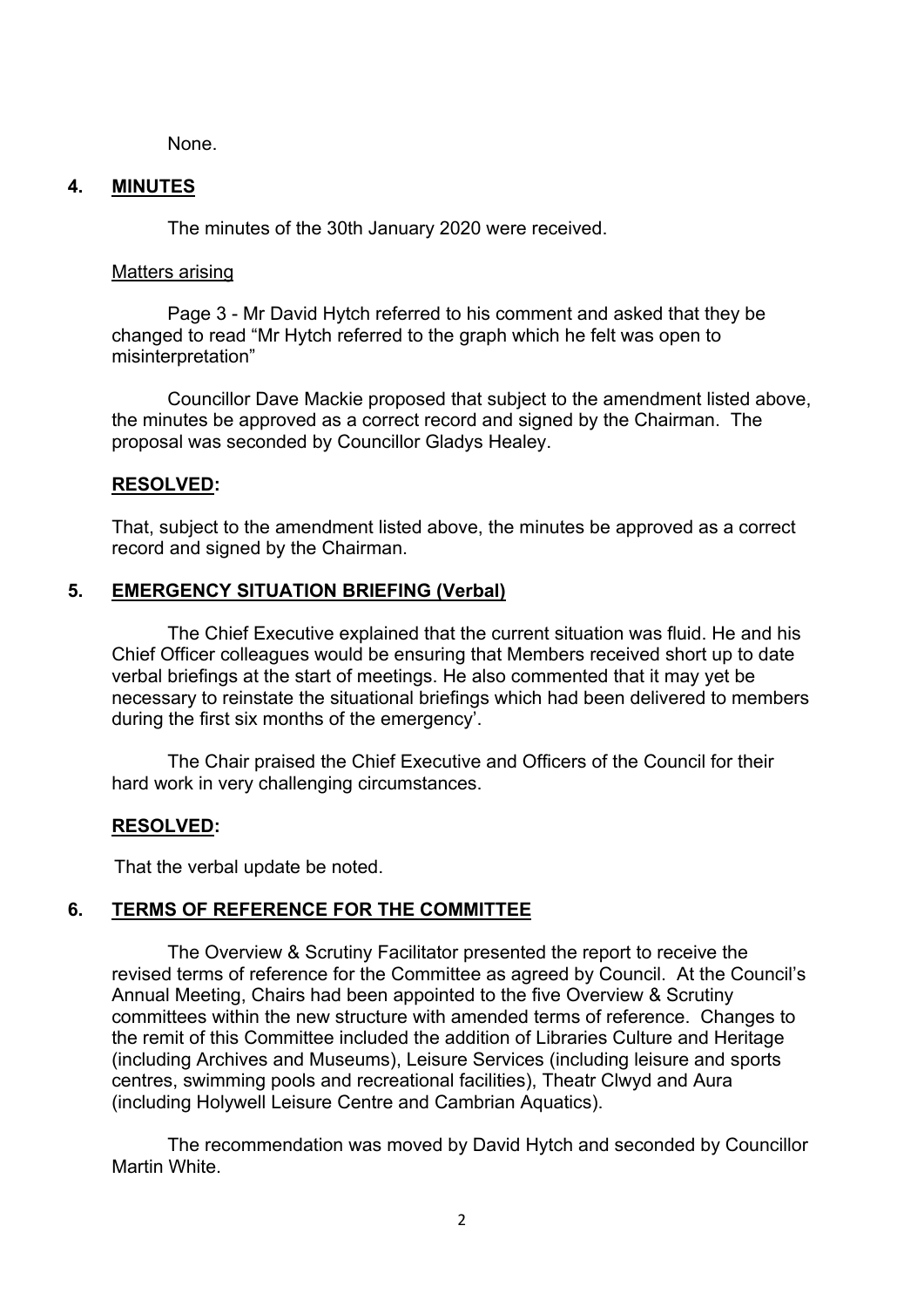#### **RESOLVED:**

That the terms of reference, as agreed by Council and appended to the report, be noted.

#### **7. RECOVERY STRATEGY**

The Chief Executive presented a report to provide the Committee with oversight of recovery planning for its portfolio areas as part of the strategy for the resumption of full democratic governance. Feedback from each of the Overview & Scrutiny committees on the risk registers, recovery priorities and revised performance indicator targets for their respective areas would be reported to Cabinet prior to publication of a full Recovery Strategy.

A presentation showing the handover from response to recovery covered the following points:

- Recommendations from Cabinet
- Objectives of the Recovery Strategy
- Response Objectives
- Examples of local achievements in Response
- Recovery handover arrangements
- Regional and Local Recovery Structures
- Recovery Objectives Services
- Recovery Activities
- Community Recovery
- Council Plan and Performance
- Democratic Governance of Recovery

The Chief Officer (Education & Youth) gave a presentation on the risk register for the service portfolio which covered the following:

- Fducation & Youth Portfolio Risks
- **•** Current Risks
- Recovery Risks
- Governance/Legal
- Workforce

The Chief Executive suggested that Members consider risks of ongoing concern and how best to report them to the Committee to inform the forward work programme. The Chief Officer and Senior Managers provided an overview of the immediate strategic priorities for recovery which were recommended for inclusion in the Recovery Strategy.

Councillor Dave Mackie thanked the Chief Executive, Chief Officer and Senior Officers for their comments and praised the way the authority had responded during the emergency situation. He commented on the targeted advice on safeguarding which had been provided to head teachers which had enabled them to maintain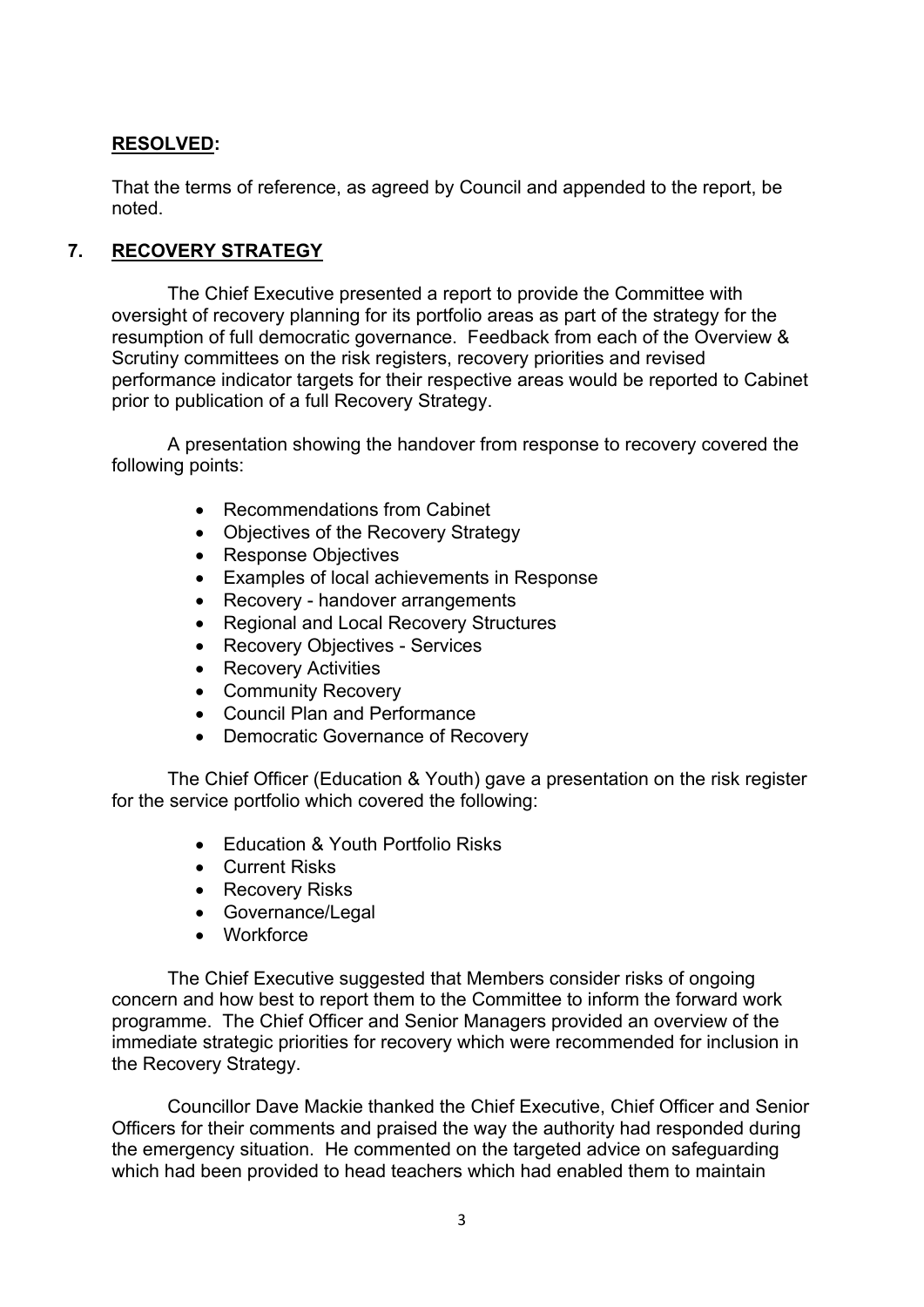contact and relationships with families whilst the schools were closed to ensure referrals continued. He said that the risk around workforce absence would need continual monitoring to ensure minimal impact to service delivery. A number of Members of the Committee spoke in support of Councillor Mackie's comments.

Speaking in support of Councillor Mackie's comments, David Hytch commended the efforts of the authority. He commented on the risk around secondary schools not being financially viable due to insufficient base funding and questioned whether the distribution formula was being re-examined. Whilst he supported this, he did not feel that this would sufficiently assist schools if the starting budget remained low. He also asked if the pay award for teachers would be fully funded by Welsh Government (WG) and raised concerns on the impact to school budgets if it is was not.

The Leader of the Council and Cabinet Member for Education reported that WG had committed to funding between 2-2.5% of the teachers' pay award. The total increase equated to additional funding of 3.1%, therefore the authority would need to fund the difference. There was concern around funding for the full effect of 3.1% for the 2021/22 financial year if additional funding was not provided by WG.

The Chief Executive reported that the non-teachers Green Book pay award was covered and there was provision within reserves for the extra amount for this year having budgeted on 2% and it came in at 2.75% which was around £800,000 in additional funding. Looking at those figures there may have to be some risk share in the remaining part of the teachers' uplift which we would have to share with schools.

The Chair commented on the additional costs incurred by schools because of the emergency situation and asked whether additional funding from WG was sufficient to meet their needs. The Chief Officer reported on the funding streams available to schools to claim for particular items of expenditure specific in supporting their response to the emergency situation. She also explained that additional funding had been provided for emotional health and well-being to increase counselling capacity which was key in learners successfully re-engaging in education. The Chief Executive explained the process in requesting additional funding from WG and the challenges made to eligibility. He advised that the authority had been successful in submitting funding claims which were supported by WG.

In response to a question around positive Coronavirus cases in schools, the Chief Officer confirmed there were less than 10 reported cases and no evidence of transmission within schools. The Chief Officer outlined the support provided to schools should a pupil receive a positive Coronavirus test and explained that best practice was shared between schools.

Councillor Gladys Healey asked what support was in place for children who were in hospital and how were young carers who looked after their parents being supported. The Senior Manager (Inclusion and Progression) explained that a child in hospital would receive an offer of education which was provided through the hospital system but funded by the authority. The education provision needed was tailored to each individual child's needs with home tuition provided for children who were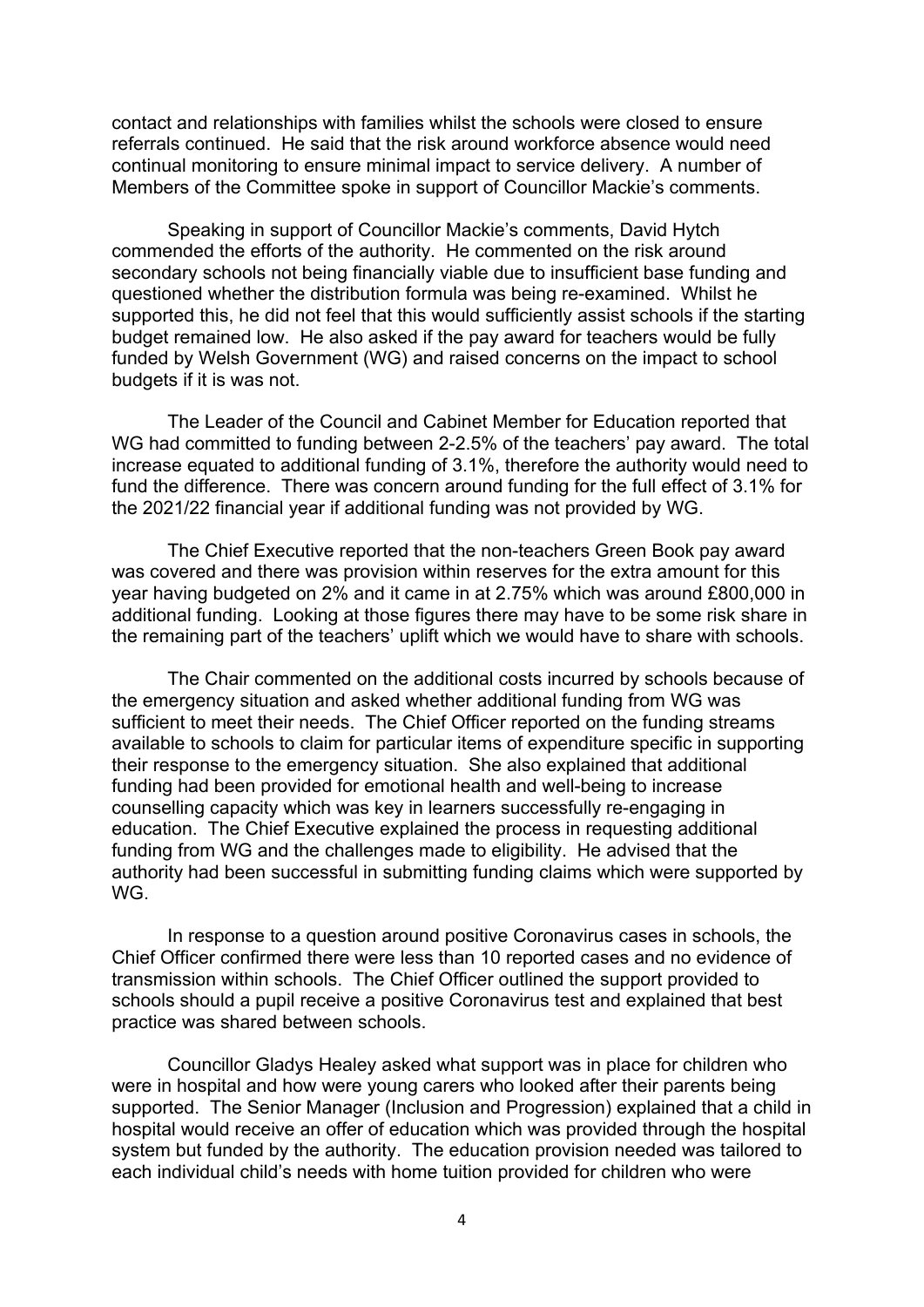recuperating at home. The Chief Officer explained that support for young carers was provided via the Integrated Youth Service and provided information on the card scheme where young carers could discreetly let teachers and schools know if they were struggling. Schools had been mindful of this and at the beginning of the emergency situation resources had been provided to support young carers during this time

The Chair commended the support provided to young carers through social services but asked whether the risk to continue to support them should be included within both the Education & Youth portfolio and Social Services risk registers. The Chief Officer agreed to consider this with the Senior Management Team to assess whether this was a risk which should be included on our risk register or whether this was already being captured through the portfolios business as usual.

In response to a question around the number of child care providers, the Chief Officer explained that this had been carefully considered to establish whether this would pose a significant risk but reported that the WG had provided funding through the Coronavirus Childcare Assistance Scheme for the provision of emergency childcare for children under the age of 4 which many playgroups and nurseries had taken advantage of. As additional funding came to an end, WG had reinstated schemes such as The Early Entitlement Offer for Early Education and the 30 hours Childcare Offer which these businesses had been able to take advantage of. This had been monitored by the Childcare Team to establish if there had been a significant impact with some businesses failing to re-open. The Senior Manager (School Improvement Systems) confirmed this was being kept under review and that because of the strategies and support already in place with providers this had enabled them to be in a much stronger position.

Councillor David Williams raised concerns around direct payments and sought assurances that they were reaching the most vulnerable children within the County. The Chief Officer reported that WG had responded quickly to ensure that those families who received school meals were not greatly impacted during lockdown and had continued to receive that support. Discussion had been held with WG to ensure that direct payments continued until schools returned fully on the 14<sup>th</sup> September. The Revenues and Benefits team had identified families entitled to this support through the applications for benefits and it had enabled payments to be made directly into the bank accounts of those families.

The Leader of the Council praised WG for their support for families who received free school meals and their priority to continue to support vulnerable learners.

Councillor Ian Smith asked how many learners had experienced difficulties in engaging or accessing remote learning. The Chief Officer reported that during the beginning of the emergency situation work was undertaken to identify those learners who did not have access to digital devices. Resources from the Hub Infrastructure Project were repurposed for those learners and MiFi devices were provided which enabled them to access online learning. The Senior Manager (School Improvement Systems) explained that GwE were supporting schools to ensure they had appropriate materials and resources to support learners for any circumstance where